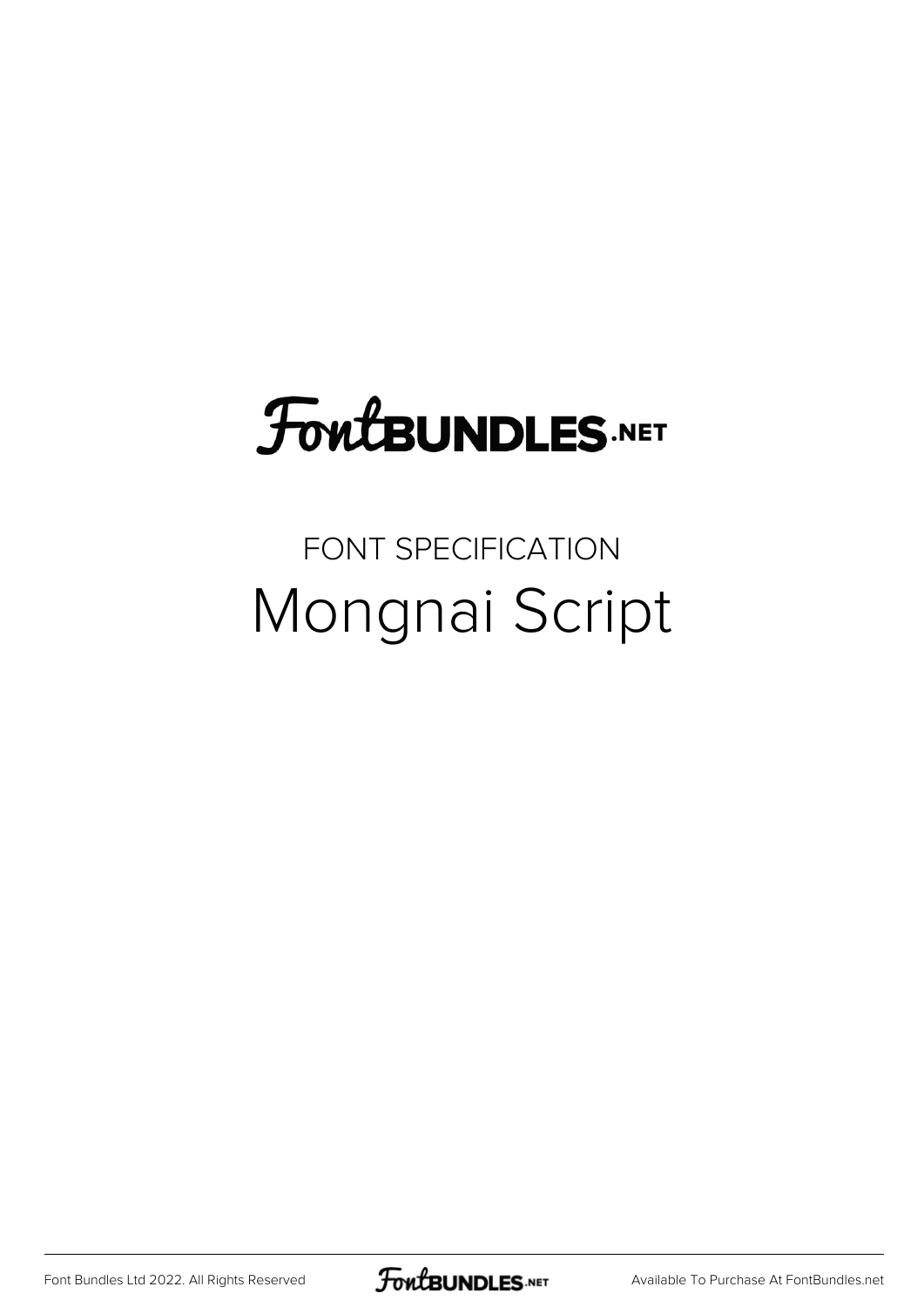#### Mongnai Script - Regular

**Uppercase Characters** 

## ABCDEFGHIIkLMNOP  $QRSTUVWXY3$

Lowercase Characters

abcdefghijklnnoparstu  $VWxy3$ 

**Numbers** 

### 0123456789

**Punctuation and Symbols** 

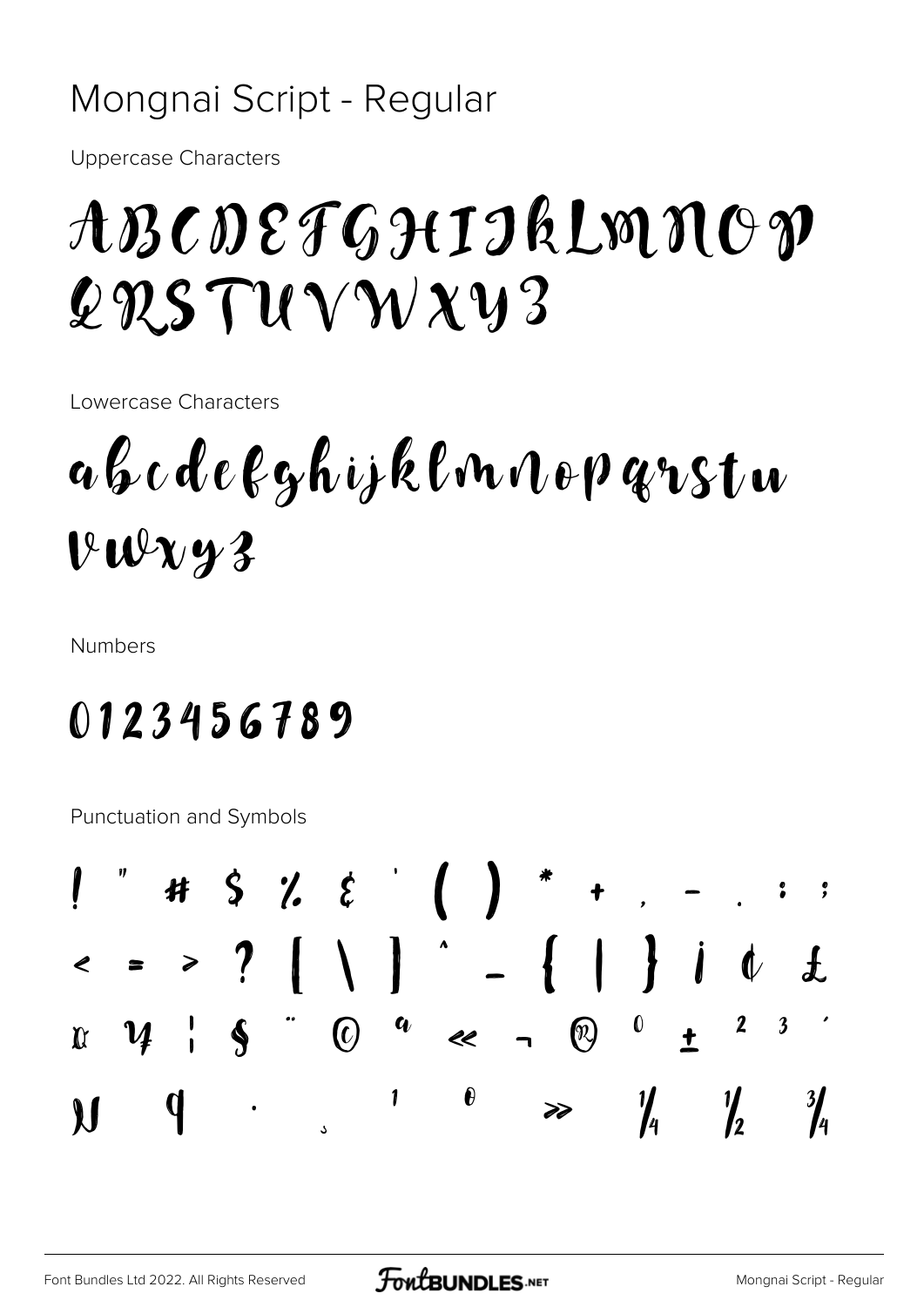All Other Glyphs

# À Á Â Ã Ä Å Æ Ç È  $\dot{\mathcal{E}}$   $\dot{\mathcal{E}}$   $\dot{\mathcal{I}}$   $\dot{\mathcal{I}}$   $\dot{\mathcal{I}}$   $\dot{\mathcal{I}}$   $\dot{\mathcal{I}}$   $\ddot{\mathcal{N}}$  $\dot{O}$   $\dot{O}$   $\ddot{O}$   $\ddot{O}$   $\ddot{O}$   $\ddot{O}$   $\ddot{O}$   $\ddot{O}$   $\ddot{O}$   $\ddot{O}$   $\ddot{O}$   $\ddot{O}$   $\ddot{O}$   $\ddot{O}$   $\ddot{O}$   $\ddot{O}$   $\ddot{O}$   $\ddot{O}$   $\ddot{O}$   $\ddot{O}$   $\ddot{O}$   $\ddot{O}$   $\ddot{O}$   $\ddot{O}$   $\ddot{O}$ Û Ü Ý Þ ß à á â ã ä å æ ç è é ê ë ì  $\begin{array}{ccc} \hat{\mathbf{L}} & \hat{\mathbf{U}} & \hat{\mathbf{U}} & \hat{\mathbf{U}} & \hat{\mathbf{U}} & \hat{\mathbf{U}} & \hat{\mathbf{U}} & \hat{\mathbf{U}} & \hat{\mathbf{U}} & \hat{\mathbf{U}} & \hat{\mathbf{U}} & \hat{\mathbf{U}} & \hat{\mathbf{U}} & \hat{\mathbf{U}} & \hat{\mathbf{U}} & \hat{\mathbf{U}} & \hat{\mathbf{U}} & \hat{\mathbf{U}} & \hat{\mathbf{U}} & \hat{\mathbf{U}} & \hat{\mathbf{U}} & \hat{\mathbf{U}} & \hat{\mathbf{U}} & \hat{\mathbf{$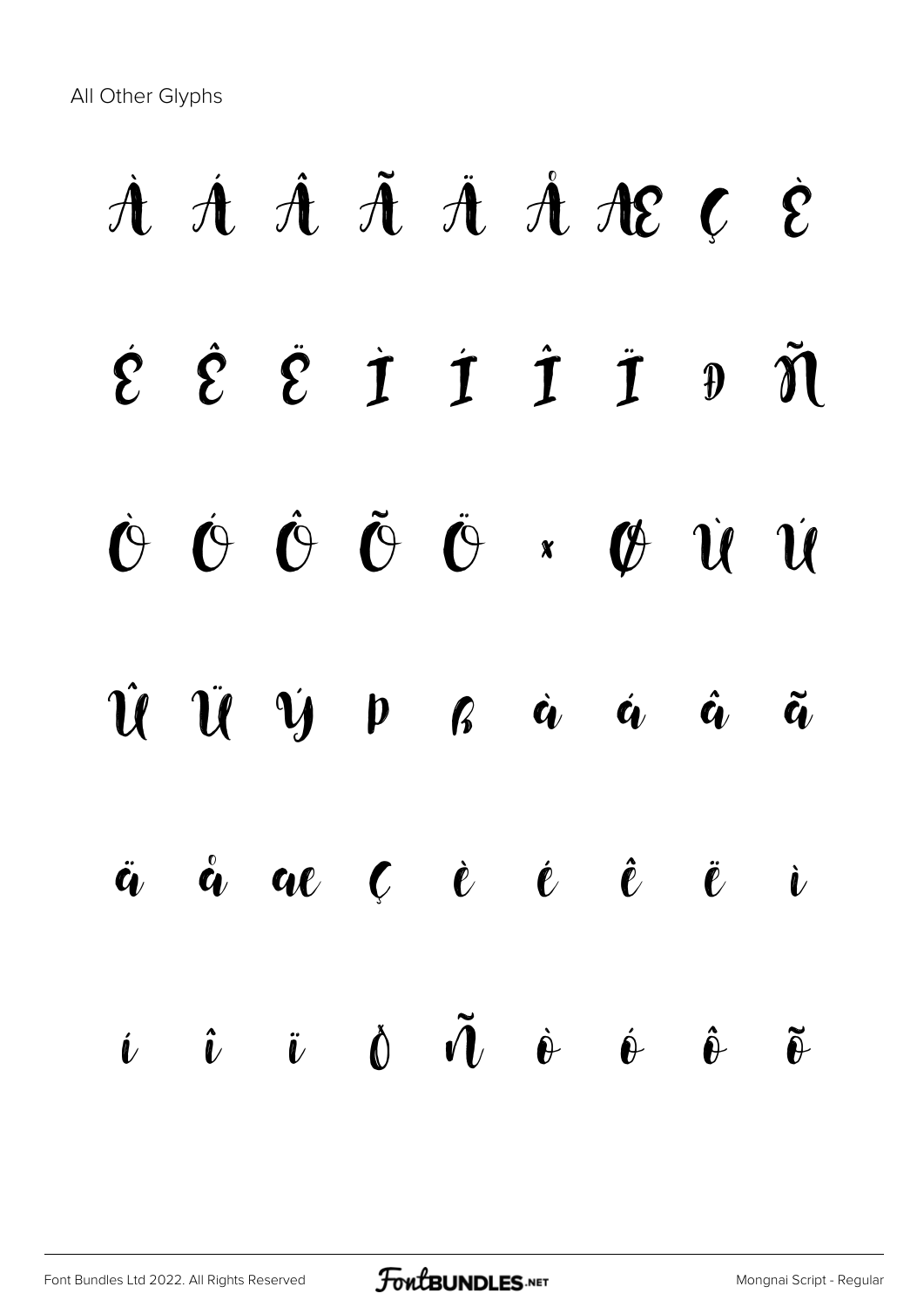$\ddot{\theta}$   $\div$   $\theta$   $\dot{\theta}$   $\dot{\theta}$   $\dot{\theta}$   $\dot{\theta}$   $\ddot{\theta}$  $\dot{y}$   $p$  $\upsilon$  OE oc  $\dot{S}$   $\dot{\zeta}$   $\ddot{y}$   $\dot{3}$   $\dot{3}$  $\ddot{\mathbf{y}}$  $\leftarrow$  >  $\leftarrow$  (  $\sqrt{m}$  - eq qu eft have not and do see or all for eg go eh ho ei io ej jo ek